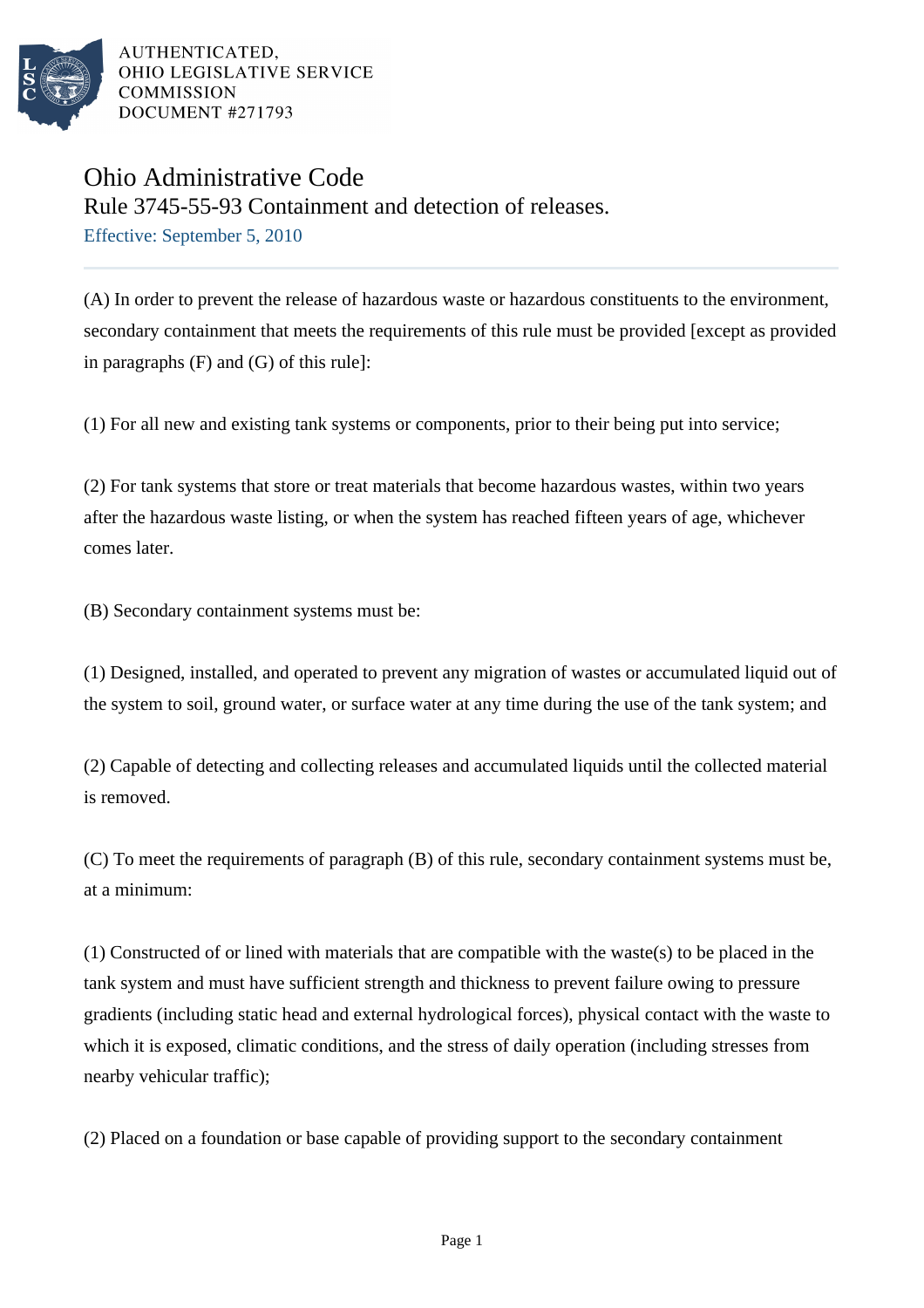

system, resistance to pressure gradients above and below the system, and capable of preventing failure due to settlement, compression, or uplift;

(3) Provided with a leak-detection system that is designed and operated so that it will detect the failure of either the primary or secondary containment structure or the presence of any release of hazardous or accumulated liquid in the secondary containment system within twenty-four hours, or at the earliest practicable time if the owner or operator can demonstrate to the director that existing detection technologies or site conditions will not allow detection of a release within twenty-four hours; and

(4) Sloped or otherwise designed or operated to drain and remove liquids resulting from leaks, spills, or precipitation. Spilled or leaked waste and accumulated precipitation must be removed from the secondary containment system within twenty-four hours, or in as timely a manner as is possible to prevent harm to human health and the environment, if the owner or operator can demonstrate to the director that removal of the released waste or accumulated precipitation cannot be accomplished within twenty-four hours.

[Comment: If the collected material is a hazardous waste under Chapter 3745-51 of the Administrative Code, it is subject to management as a hazardous waste in accordance with all applicable requirements of Chapters 3745-52, 3745-53, 3745-54 to 3745-57, 3745-65 to 3745-69, 3745-205, and 3745-256 of the Administrative Code. If the collected material is discharged through a point source to waters of the state or discharged to a publicly owned treatment works (POTW), it is subject to the requirements of Chapter 6111. of the Revised Code. If the collected material is released to the environment, it may be subject to the reporting requirements of 40 CFR Part 302.]

(D) Secondary containment for tanks must include one or more of the following devices:

(1) A liner (external to the tank);

(2) A vault;

(3) A double-walled tank; or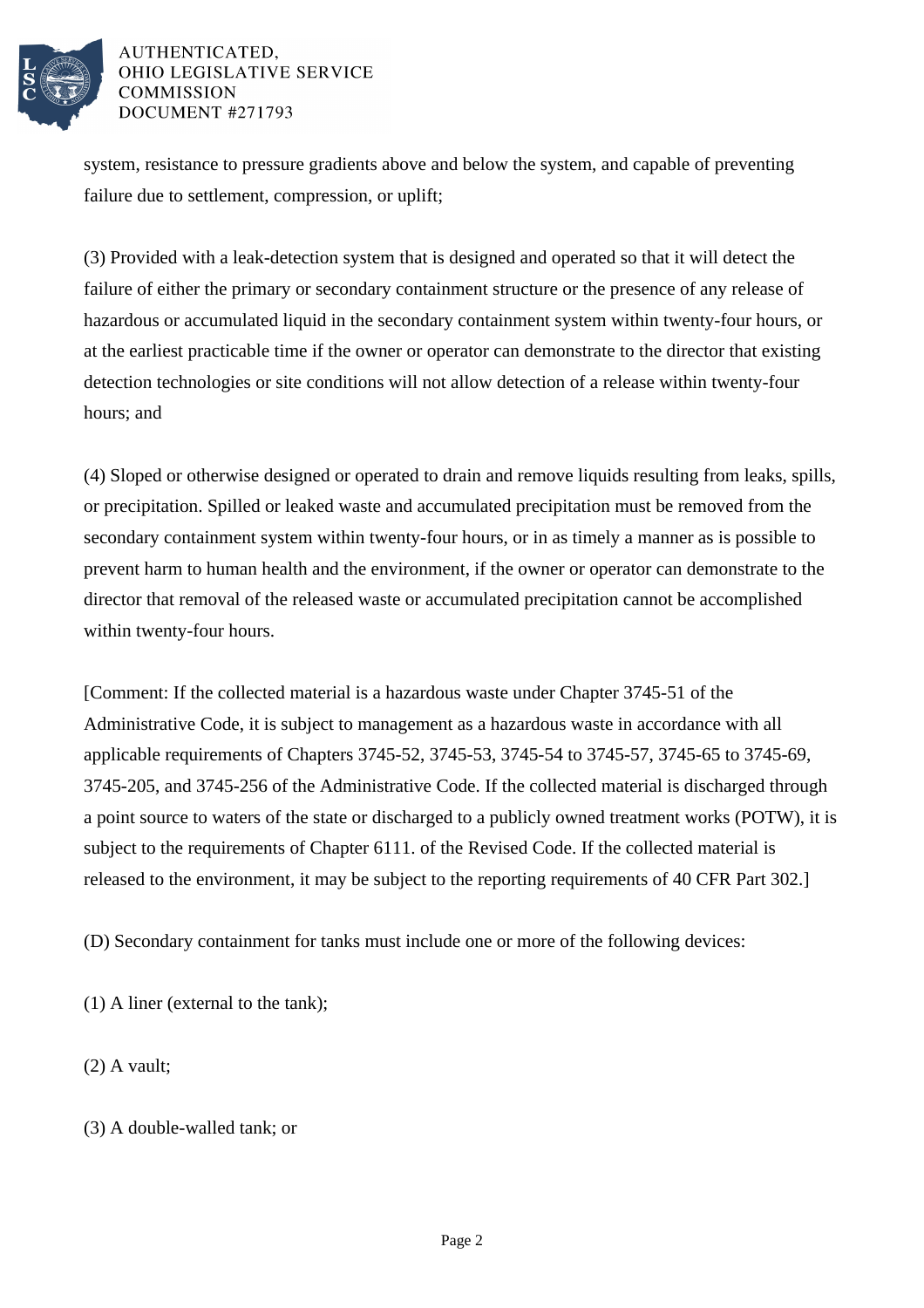

(4) An equivalent device as approved by the director.

(E) In addition to the requirements of paragraphs (B), (C), and (D) of this rule, secondary containment systems must satisfy the following requirements:

(1) External liner systems must be:

(a) Designed or operated to contain one hundred per cent of the capacity of the largest tank within its boundary;

(b) Designed or operated to prevent run-on or infiltration of precipitation into the secondary containment system unless the collection system has sufficient excess capacity to contain run-on or infiltration. Such additional capacity must be sufficient to contain precipitation from a twenty-fiveyear, twenty-four-hour rainfall event;

(c) Free of cracks or gaps; and

(d) Designed and installed to surround the tank completely and to cover all surrounding earth likely to come into contact with the waste if the waste is released from the tank(s) (i.e., capable of preventing lateral as well as vertical migration of the waste); and

(e) Constructed with chemical-resistant water stops in place at all joints, if any (for concrete liners only); and

(f) Provided with an impermeable interior coating or lining that is compatible with the stored waste and that will prevent migration of wastes into the concrete (for concrete liners only).

(2) Vault system must be:

(a) Designed or operated to contain one hundred per cent of the capacity of the largest tank within its boundary;

(b) Designed or operated to prevent run-on or infiltration of precipitation into the secondary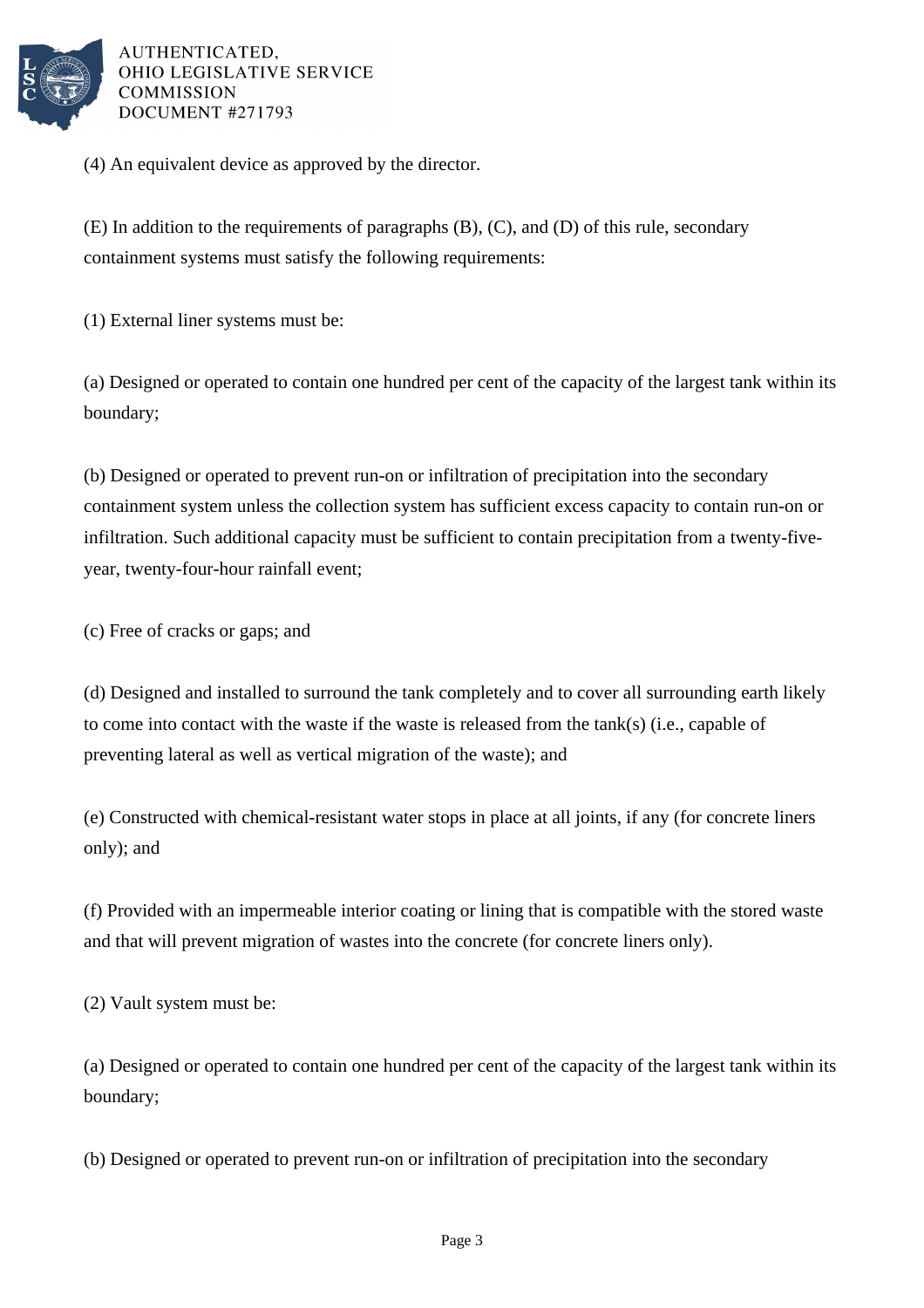

containment system unless the collection system has sufficient excess capacity to contain run-on or infiltration. Such additional capacity must be sufficient to contain precipitation from a twenty-fiveyear, twenty-four-hour rainfall event;

(c) Constructed with chemical-resistant water stops in place at all joints (if any);

(d) Provided with an impermeable interior coating or lining that is compatible with the stored waste and that will prevent migration of waste into the concrete;

(e) Provided with a means to protect against the formation of and ignition of vapors within the vault, if the waste being stored or treated:

(i) Meets the definition of ignitable waste under rule 3745-51-21 of the Administrative Code; or

(ii) Meets the definition of reactive waste under rule 3745-51-23 of the Administrative Code and may form an ignitable or explosive vapor; and

(f) Provided with an exterior moisture barrier or be otherwise designed or operated to prevent migration of moisture into the vault if the vault is subject to hydraulic pressure.

(3) Double-walled tanks must be:

(a) Designed as an integral structure (i.e., an inner tank completely enveloped within an outer shell) so that any release from the inner tank is contained by the outer shell;

(b) Protected, if constructed of metal, from both corrosion of the primary tank interior and of the external surface of the outer shell; and

(c) Provided with a built-in continuous leak-detection system capable of detecting a release within twenty-four hours, or at the earliest practicable time, if the owner or operator can demonstrate to the director, and the director concludes, that the existing detection technology or site conditions would not allow detection of a release within twenty-four hours.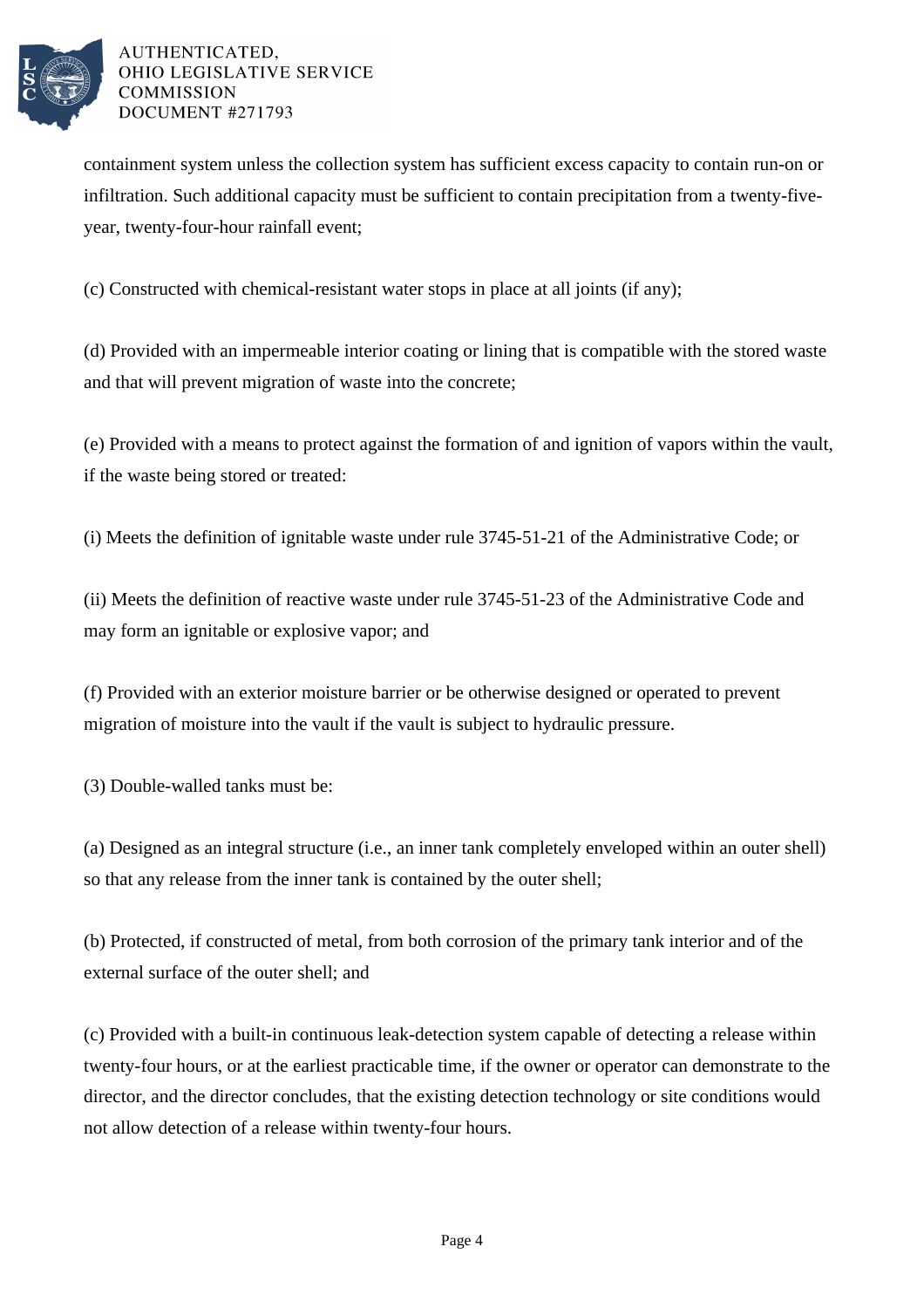

[Comment: The provisions outlined in the "Steel Tank Institute's (STI) Standard for Dual-Wall Underground Steel Storage Tanks" may be used as guidelines for aspects of the design of underground steel double-walled tanks.]

(F) Ancillary equipment must be provided with secondary containment (e.g., trench, jacketing, double-walled piping) that meets the requirements of paragraphs (B) and (C) of this rule, except for:

(1) Aboveground piping (exclusive of flanges, joints, valves, and other connections) that are visually inspected for leaks on a daily basis;

(2) Welded flanges, welded joints, and welded connections, that are visually inspected for leaks on a daily basis;

(3) Sealless or magnetic coupling pumps and sealless valves, that are visually inspected for leaks on a daily basis; and

(4) Pressurized aboveground piping systems with automatic shut-off devices (e.g., excess flow check valves, flow metering shutdown devices, loss of pressure-actuated shut-off devices) that are visually inspected for leaks on a daily basis.

(G) The owner or operator may obtain a variance from the requirements of this rule if the director finds, as a result of a demonstration by the owner or operator that alternative design and operating practices, together with location characteristics, will prevent the migration of any hazardous waste or hazardous constituents into the ground water or surface water at least as effectively as secondary containment during the active life of the tank system or that in the event of a release that does migrate to ground water or surface water, no substantial present or potential hazard will be posed to human health or the environment. New underground tank systems may not, per a demonstration in accordance with paragraph (G)(2) of this rule, be exempted from the secondary containment requirements of this rule.

(1) In deciding whether to grant a variance based on a demonstration of equivalent protection of ground water and surface water, the director will consider: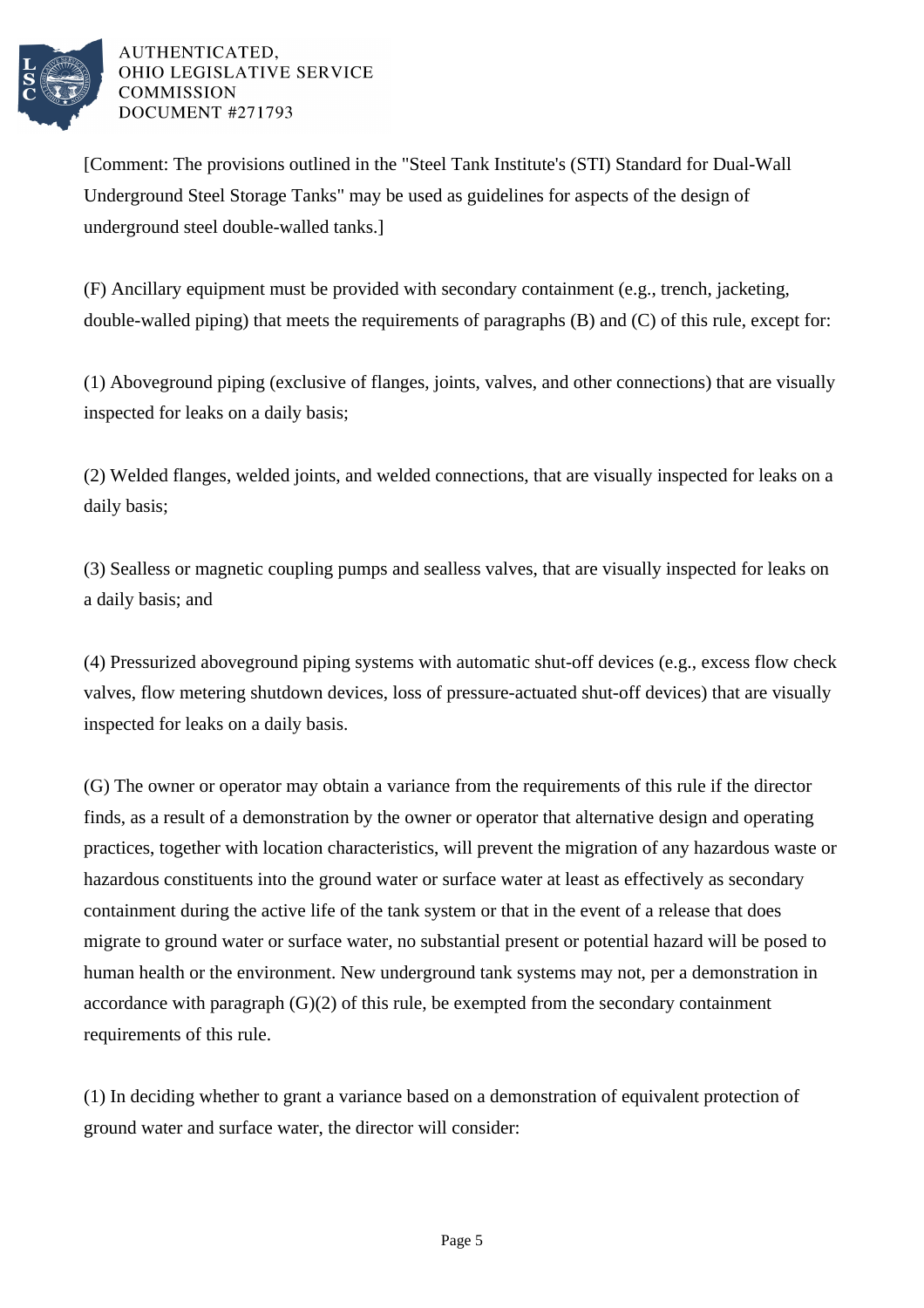

(a) The nature and quantity of the wastes;

(b) The proposed alternate design and operation;

(c) The hydrogeologic setting of the facility, including the thickness of soils present between the tank system and ground water; and

(d) All other factors that would influence the quality and mobility of the hazardous constituents and the potential for them to migrate to ground water or surface water.

(2) In deciding whether to grant a variance based on a demonstration of no substantial present or potential hazard, the director will consider:

(a) The potential adverse effects on ground water, surface water, and land quality, taking into account:

(i) The physical and chemical characteristics of the waste in the tank system, including its potential for migration;

(ii) The hydrogeological characteristics of the facility and surrounding land;

(iii) The potential for health risks caused by human exposure to waste constituents;

(iv) The potential for damage to wildlife, crops, vegetation, and physical structures caused by exposure to waste constituents; and

(v) The persistence and permanence of the potential adverse effects; and

(b) The potential adverse effects of a release on ground water quality, taking into account:

(i) The quantity and quality of ground water and the direction of ground water flow;

(ii) The proximity and withdrawal rates of ground water users;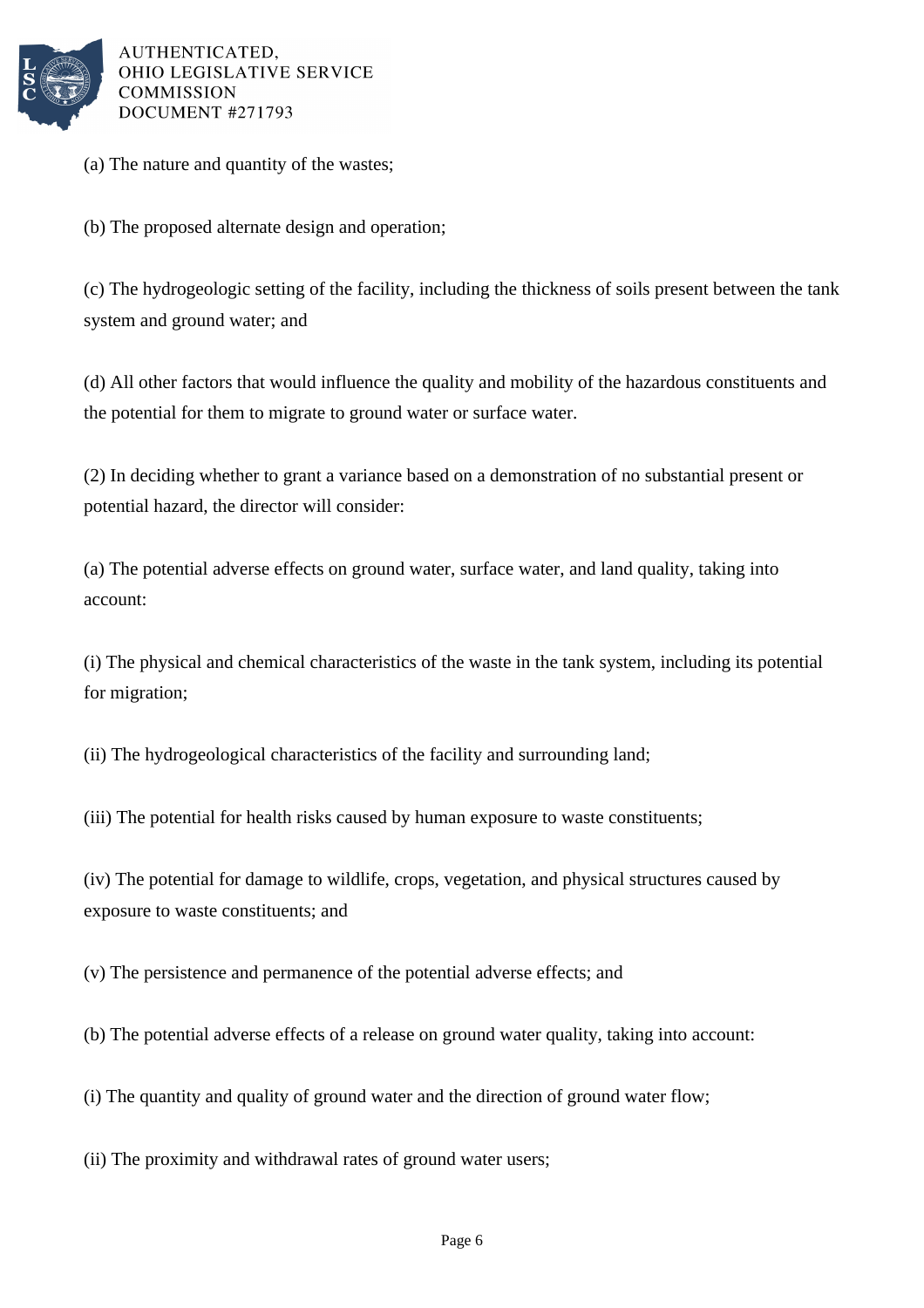

(iii) The current and future uses of ground water in the area; and

(iv) The existing quality of ground water, including other sources of contamination and their cumulative impact on the ground water quality; and

(c) The potential adverse effects of a release on surface water quality, taking into account:

(i) The quantity and quality of ground water and the direction of ground water flow;

(ii) The patterns of rainfall in the region;

(iii) The proximity of the tank system to surface waters;

(iv) The current and future uses of surface waters in the area and any water quality standards established for those surface waters; and

(v) The existing quality of surface water, including other sources of contamination and the cumulative impact on surface water quality; and

(d) The potential adverse effects of a release on the land surrounding the tank system, taking into account:

(i) The patterns of rainfall in the region; and

(ii) The current and future uses of the surrounding land.

(3) The owner or operator of a tank system, for which a variance from secondary containment had been granted in accordance with the requirements of paragraph (G)(1) of this rule, at which a release of hazardous waste has occurred from the primary tank system but has not migrated beyond the zone of engineering control (as established in the variance), must:

(a) Comply with the requirements of paragraphs  $(A)$ ,  $(B)$ ,  $(C)$ ,  $(E)$ , and  $(F)$  of rule 3745-55-96 of the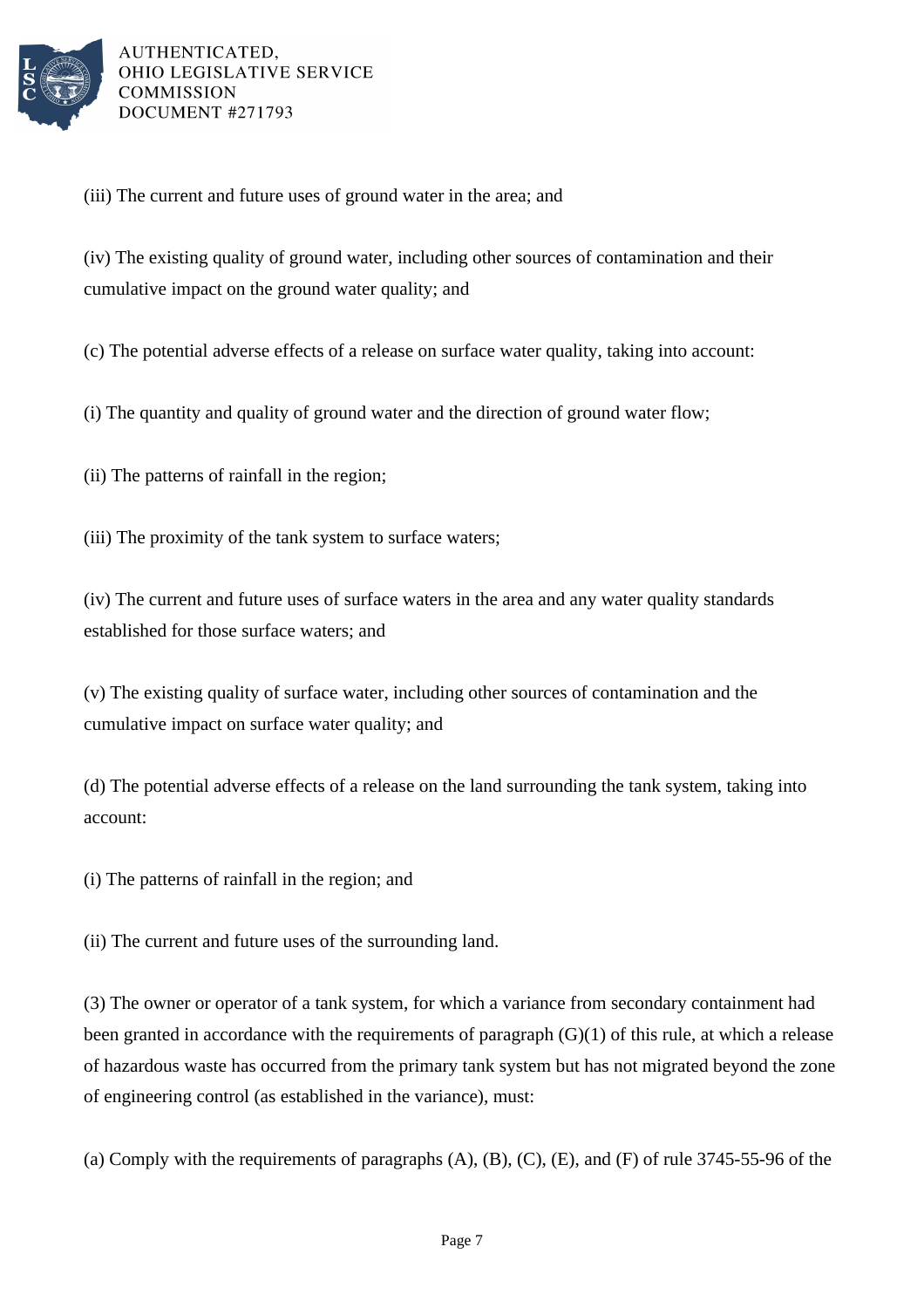

Administrative Code; and

(b) Decontaminate or remove contaminated soil to the extent necessary to:

(i) Enable the tank system for which the variance was granted to resume operation with the capability for the detection of releases at least equivalent to the capability it had prior to the release; and

(ii) Prevent the migration of hazardous waste or hazardous constituents to ground water or surface water; and

(c) If contaminated soil cannot be removed or decontaminated in accordance with paragraph  $(G)(3)(b)$  of this rule, comply with the requirements of paragraph  $(B)$  of rule 3745-55-97 of the Administrative Code.

(4) The owner or operator of a tank system, for which a variance from secondary containment had been granted in accordance with the requirements of paragraph (G)(1) of this rule, at which a release of hazardous waste has occurred from the primary tank system and has migrated beyond the zone of engineering control (as established in the variance), must:

(a) Comply with the requirements of paragraphs (A), (B), (C), and (D) of rule 3745-55-96 of the Administrative Code; and

(b) Prevent the migration of hazardous waste or hazardous constituents to ground water or surface water, if possible, and decontaminate or remove contaminated soil. If contaminated soil cannot be decontaminated or removed or if ground water has been contaminated, the owner or operator must comply with the requirements of paragraph (B) of rule 3745-55-97 of the Administrative Code; and

(c) If repairing, replacing, or reinstalling the tank system, provide secondary containment in accordance with the requirements of paragraphs (A) to (F) of this rule or reapply for a variance from secondary containment and meet the requirements for new tank systems in rule 3745-55-92 of the Administrative Code if the tank system is replaced. The owner or operator must comply with these requirements for new tank systems in rule 3745-55-92 of the Administrative Code if the tank system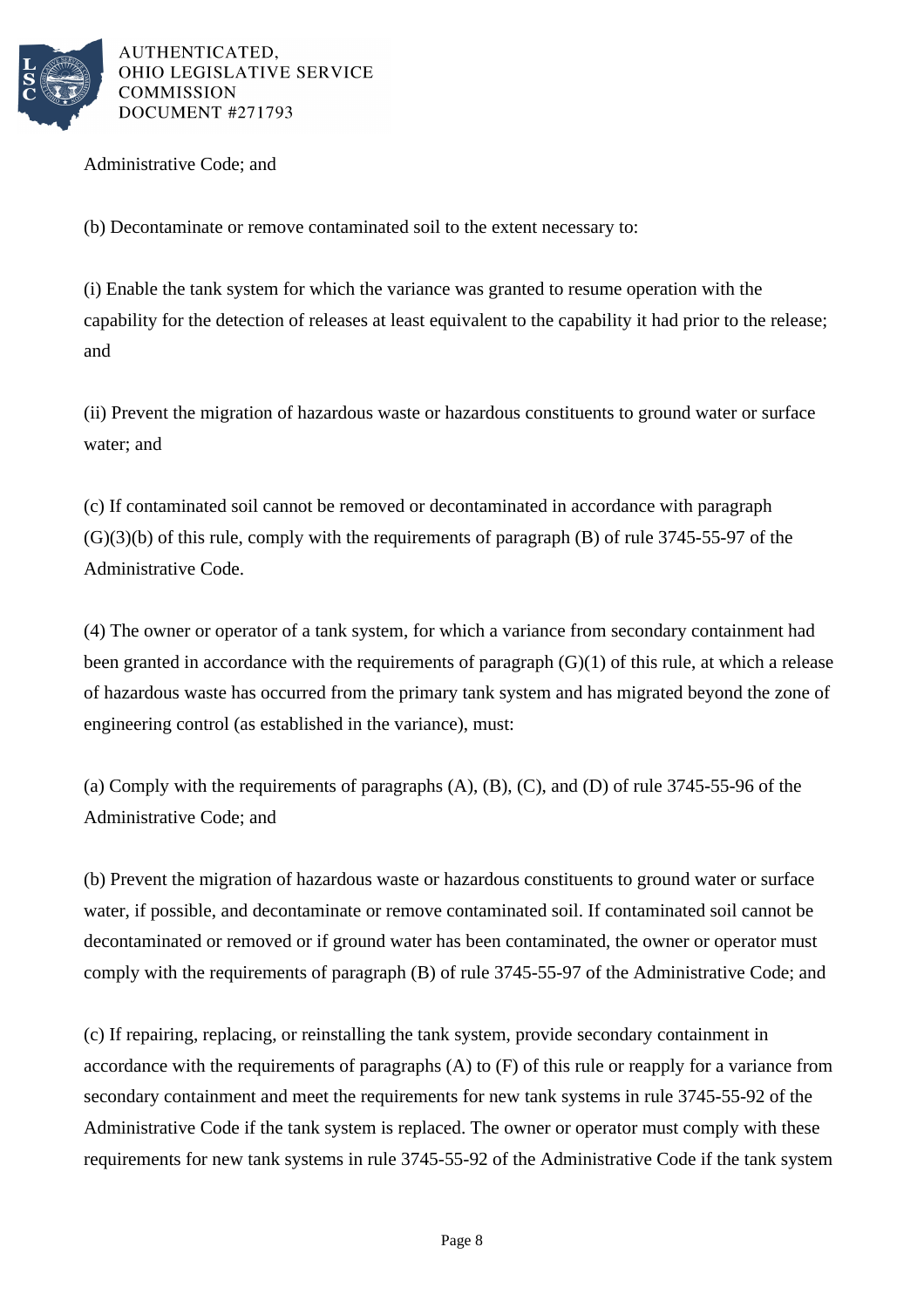

is replaced. The owner or operator must comply with these requirements even if contaminated soil can be decontaminated or removed and ground water or surface water has not been contaminated.

(H) The following procedures must be followed in order to request a variance from secondary containment:

(1) The director must be notified in writing by the owner or operator that he intends to conduct and submit a demonstration for a variance from secondary containment as allowed in paragraph (G) of this rule according to the following schedule:

(a) For existing tank systems, at least twenty-four months prior to the date that secondary containment must be provided in accordance with paragraph (A) of this rule.

(b) For new tank systems, at least thirty days prior to entering into a contract for installation.

(2) As part of the notification, the owner or operator must also submit to the director a description of the steps necessary to conduct the demonstration and a timetable for completing each of the steps. The demonstration must address each of the factors listed in paragraph  $(G)(1)$  or  $(G)(2)$  of this rule;

(3) The demonstration for a variance must be completed within one hundred eighty days after notifying the director of an intent to conduct the demonstration; and

(4) If a variance is granted under paragraph (H) of this rule, the director will require the permittee to construct and operate the tank system in the manner that was demonstrated to meet the requirements for the variance.

(I) All tank systems, until such time as secondary containment that meets the requirements of this rule is provided, must comply with the following:

(1) For non-enterable underground tanks, a leak test that meets the requirements of paragraph (B)(5) of rule 3745-55-91 of the Administrative Code or other tank integrity method, as approved or required by the director, must be conducted at least annually.